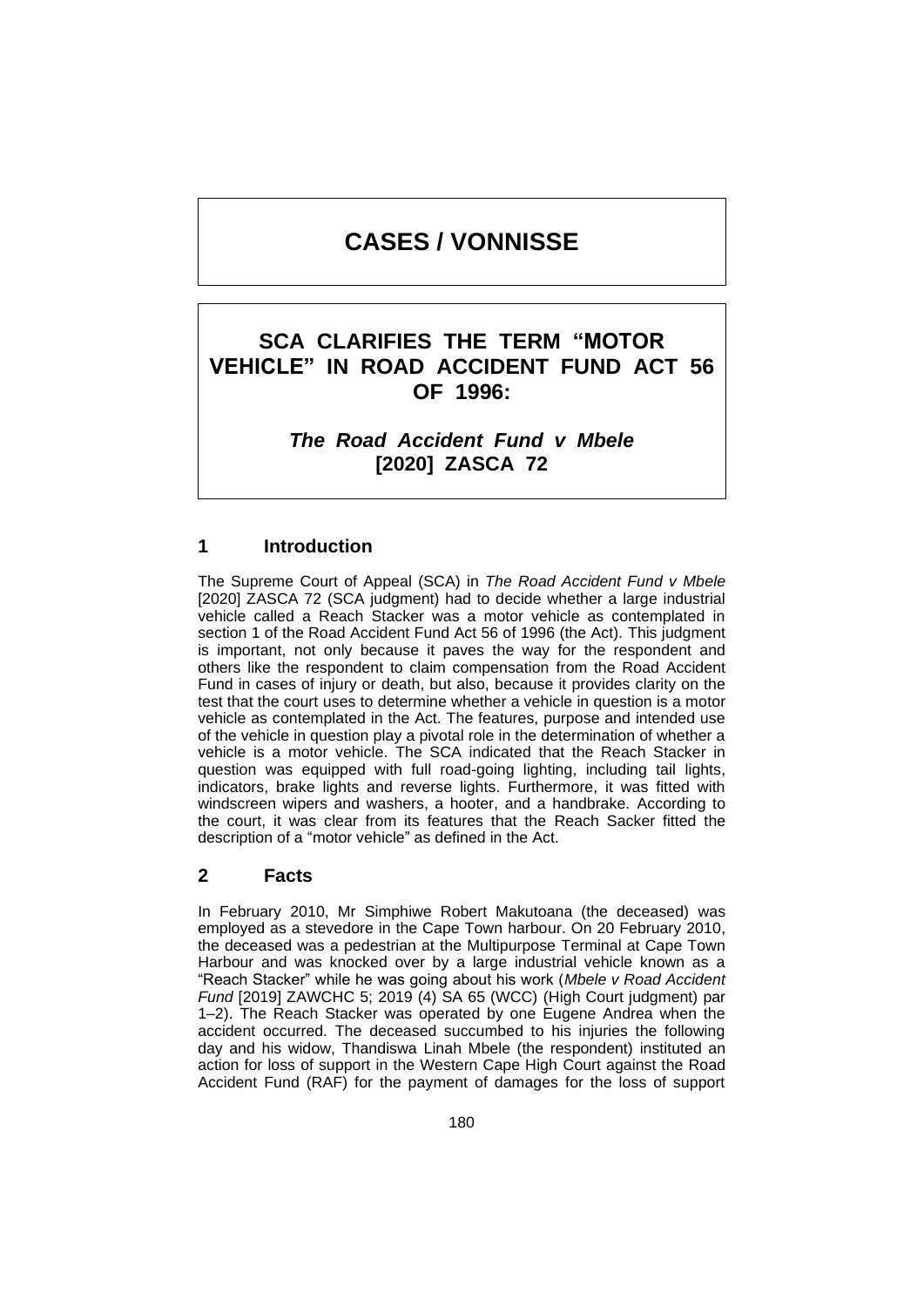suffered by herself personally and her three children as a result of the death of the deceased (High Court judgment par 2).

 The respondent's claim was based on the provisions of section 17(1) of the Act. The respondent alleged that the deceased had died as a consequence of the conduct of Eugene Andrea who operated the Reach Stacker in a negligent manner at or near the Multipurpose Terminal in the harbour (High Court judgment par 2).

 The RAF disputed liability and alleged, *inter alia*, that the Reach Stacker was not a motor vehicle as defined in the Act. The RAF asserted that the incident in which the deceased died did not fall within the parameters of the Act. The matter came before Desai J in the court *a quo* and the parties agreed that, in terms of Rule 33(4), the court would first determine whether the Reach Stacker was a vehicle as defined in the Act. All other issues were held in abeyance pending such determination (High Court judgment par 3).

 Desai J found that the Reach Stacker was not a motor vehicle as defined under section 1 of the Act and ordered Ms Mbele to pay the RAF's costs in the proceedings before him (High Court judgment par 4). She was granted leave by Desai J to appeal to the full bench of the same division. A full bench (Gamble, Le Grange JJ and Sievers AJ concurring) upheld the appeal. The court concluded that the Reach Stacker with registration number CA825213, which had collided with the deceased, was a motor vehicle as defined in section 1 of the Act. The court further held that the appeal should succeed with costs and the order of the court *a quo* be set aside. The court ordered the RAF to pay Ms Mbele's costs, including the qualifying expenses of her expert witness, Mr Barry Grobbelaar (High Court judgment par 33).

#### **3 Issue**

The issue before the SCA was whether a large industrial vehicle called a Reach Stacker is a motor vehicle as contemplated in section 1 of the Act. The appellant (the RAF) contended that a Reach Stacker is not a motor vehicle, and that the respondent's claim was not competent under the Act. The precise nature of a Reach Stacker was important because it determines the competence of a claim under the Act by a person who alleges that he or she has suffered damage or loss resulting from a collision with a Reach Stacker (SCA judgment par 1).

## **4 SCA Judgment**

Zondi JA (Maya P, Plasket and Nicholls JJA and Eksteen AJA concurring) held that the definition of a motor vehicle in the Act lays down three requirements: (a) the vehicle must be propelled by fuel, electricity or gas, and (b) must be designed for propulsion (c) on a road. Regarding the first requirement, the SCA held that it was clear from its features that the Reach Stacker was propelled by means of diesel fuel; and the evidence was that it transported containers on roads within the port premises (par 5).

 Zondi JA held that the test as to whether a vehicle is designed for use on a road is objective (par 12). The test is whether a reasonable person viewing the vehicle in question would come to the conclusion that the vehicle, when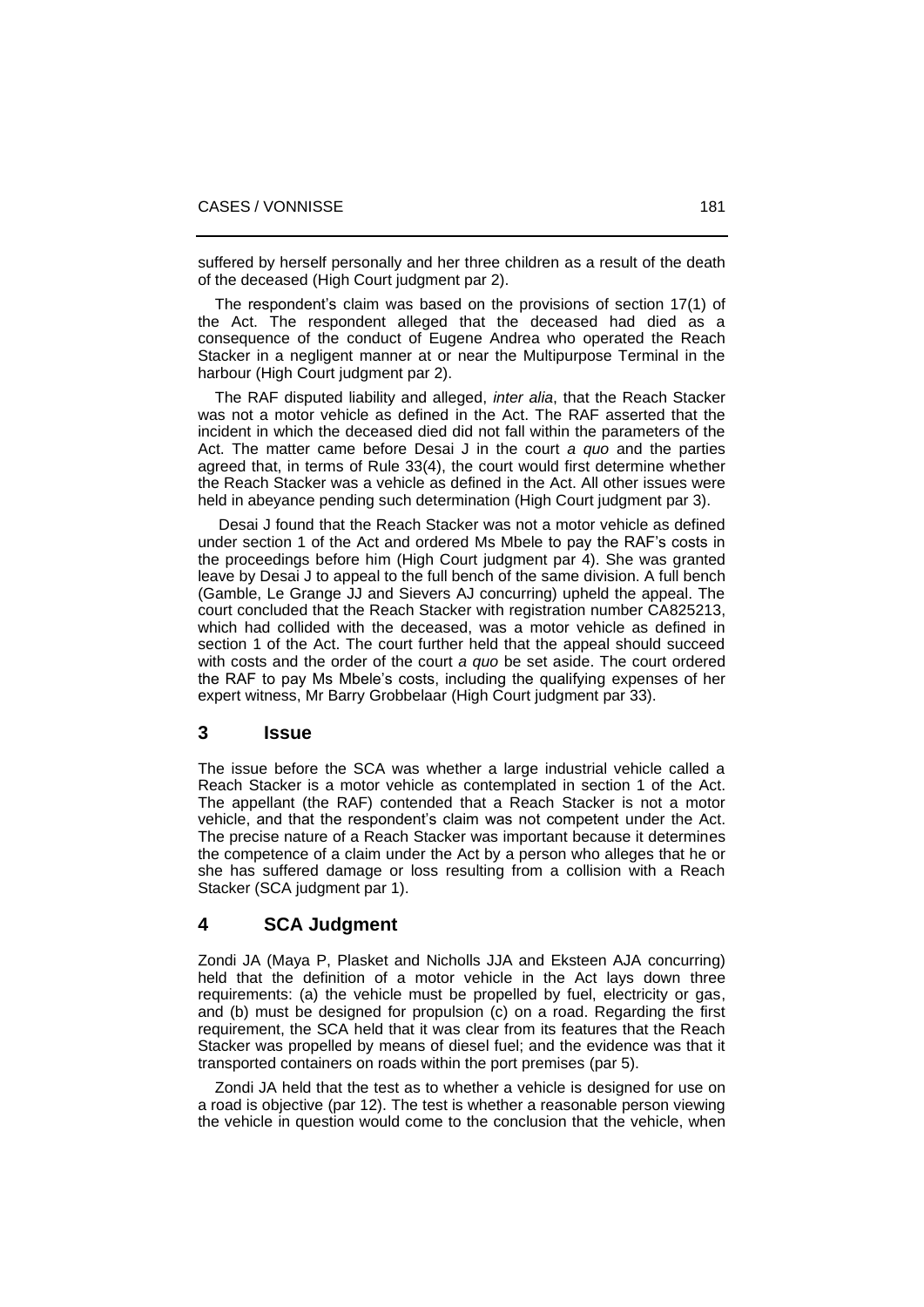used on a road, will not create a danger to other road users (par 12). In this regard, design features such as lights, indicators, field of vision, hooter, maximum speed and engine output are all considerations that will be relevant in deciding whether or not there is compliance with the definition (par 12).

 Zondi JA held that, objectively viewed (regarding the second and third requirement) and despite its imposing and gigantic size in terms of mass, width, length, height and low speed limitation, it could not be said that driving the Reach Stacker on a road used by pedestrians and other vehicles would be extraordinarily difficult and hazardous (par 25). This is on the basis that it was fitted with all the controls and features required to be fitted to a motor vehicle so as to enable it to be used with safety on a road outside the container yard and port terminal where it primarily operated (par 26). The Reach Stacker also had a number of features of a motor vehicle and was driven in a manner similar to a motor vehicle. Moreover, because of its operation on terminal premises, the Reach Stacker was required to be registered and was registered for use on public roads in terms of road traffic legislation (par 27).

 The SCA accordingly held that the Reach Stacker was a motor vehicle as defined in section 1 of the Act, and the appeal was accordingly dismissed with costs, including the costs of two counsel employed (par 29).

# **5 Discussion**

The court had to determine whether the Reach Stacker was a vehicle as defined under section 1 of the Act.

 Section 1 of the Act is the definitions clause and a "motor vehicle" is there defined as:

"any vehicle designed or adapted for propulsion or haulage on a road by means of fuel, gas or electricity, including a trailer, a caravan, an agricultural or any other implement designed or adapted to be drawn by such motor vehicle.'

The definition lays down three requirements for a vehicle to qualify as a motor vehicle for purposes of the RAF Act. The vehicle (a) must be propelled by fuel, electricity or gas, and (b) must be designed for propulsion (c) on a road. Such a vehicle includes a trailer, caravan or implements designed to be drawn by a motor vehicle as defined (par 5).

#### *5 1 The vehicle must be propelled by fuel, electricity or gas*

The Reach Stacker in question was designed primarily for lifting, manoeuvring and stacking containers in the container yards of small terminals or medium-sized ports. The Reach Stacker is able to transport containers for short distances relatively quickly and stack them. It is also able to operate in tight spaces. The Reach Stacker consists of a boom capable of being extended and raised hydraulically (par 6). The vehicle has six wheels. It has rear-view mirrors and is equipped with full road-going lighting, including high-beam and low-beam headlights, tail lights, indicators,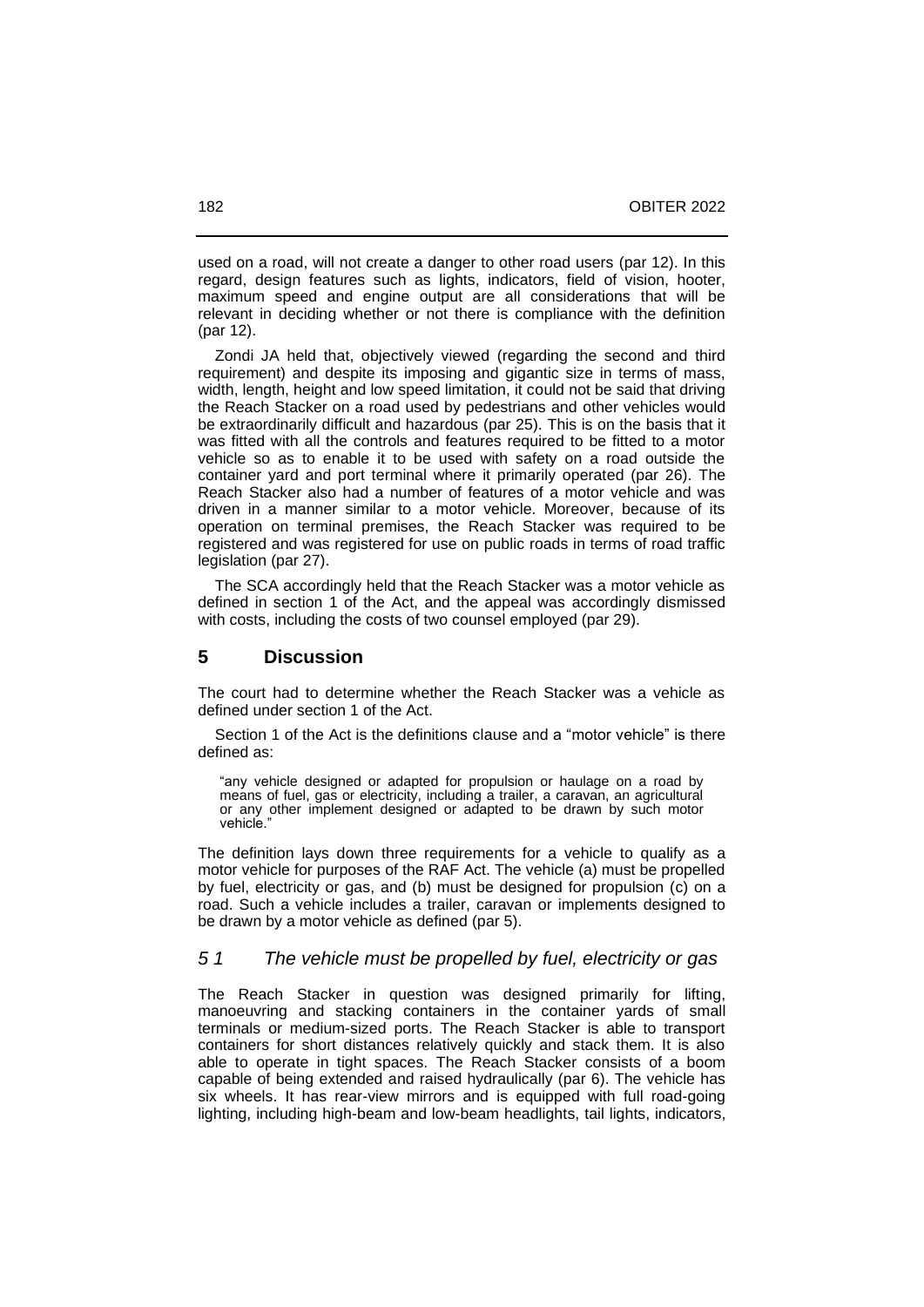brake lights, reverse lights and position lights. It is fitted with windscreen wipers and washers, a hooter and a handbrake (par 7). The Reach Stacker is fitted with a four-speed automatic gearbox with four forward and four reverse gears. The Reach Stacker is registered for use on public roads and has the registration number CA825213. It is fitted with a Scania six-cylinder, four-stroke diesel engine with a 12-litre capacity (par 8).

 It is evident from the characteristics and features of the Reach Stacker described above that the vehicle is self-propelled. It is not pulled (or hauled) by any other vehicle. The question that then arises is whether the Reach Stacker is a "vehicle designed or adapted for propulsion … on a road" (par 9).

### *5 2 On a road*

The term "road" is not defined in the Act. Therefore, the term "road" must be given its ordinary meaning, which is: "a line of communication, especially a specially prepared track between places for use by pedestrians, riders and vehicles" (see *Chauke v Santam Ltd* 1997 (1) SA 178 (A) 181G; *Bell v Road Accident Fund* 2007 (6) SA 48 (SCA) par 10).

The legislature has not restricted the meaning of "road" to a "public road". In *Road Accident Fund v Mbendera* 2004 (4) All SA 25 (SCA), the court held conclusively that the Act applies throughout the Republic of South Africa and not just on public roads (*RAF v Mbendera supra* par 13). To this extent, it can therefore be said that the Reach Stacker meets two of the requirements of the definition section – that is, "propulsion by diesel on a road".

### *5 3 The vehicle must be designed for propulsion*

There are a number of cases decided at appellate level that have dealt with the definition of "motor vehicle" in the Act, all with particular reference to the size and nature of the vehicle (*Chauke v Santam Ltd supra; Mutual and Federal Insurance Co Ltd v Day* 2001 (3) SA 775 (SCA); *RAF v Mbendera supra*; *Road Accident Fund v Vogel* [2004] ZASCA 6; 2004 (5) SA 1 (SCA); *Road Accident Fund v Van den Berg* 2006 (2) SA 250 (SCA) and *Bell v RAF supra*). As the case law has developed, the focus has shifted from the nature of the vehicle in question, and its utility, to the areas of operation and whether these are to be construed as public roads, roads generally or otherwise (High Court judgment par 8).

 In *Chauke v Santam Ltd* (*supra*)*,* a case that concerned whether a forklift was a motor vehicle, the learned Judge Olivier JA conducted a detailed assessment of the relevant statutory provisions and applicable case law since 1942, the year in which compulsory third-party insurance was introduced into South Africa through legislation. The learned Judge stated that while there was some initial statutory disharmony in relation to the definition of a "motor vehicle", this was clarified under the Compulsory Motor Vehicle Insurance Act 56 of 1972, in which the definition was formulated in the same terms as one finds today in section 1 of the Act (High Court judgment par 9).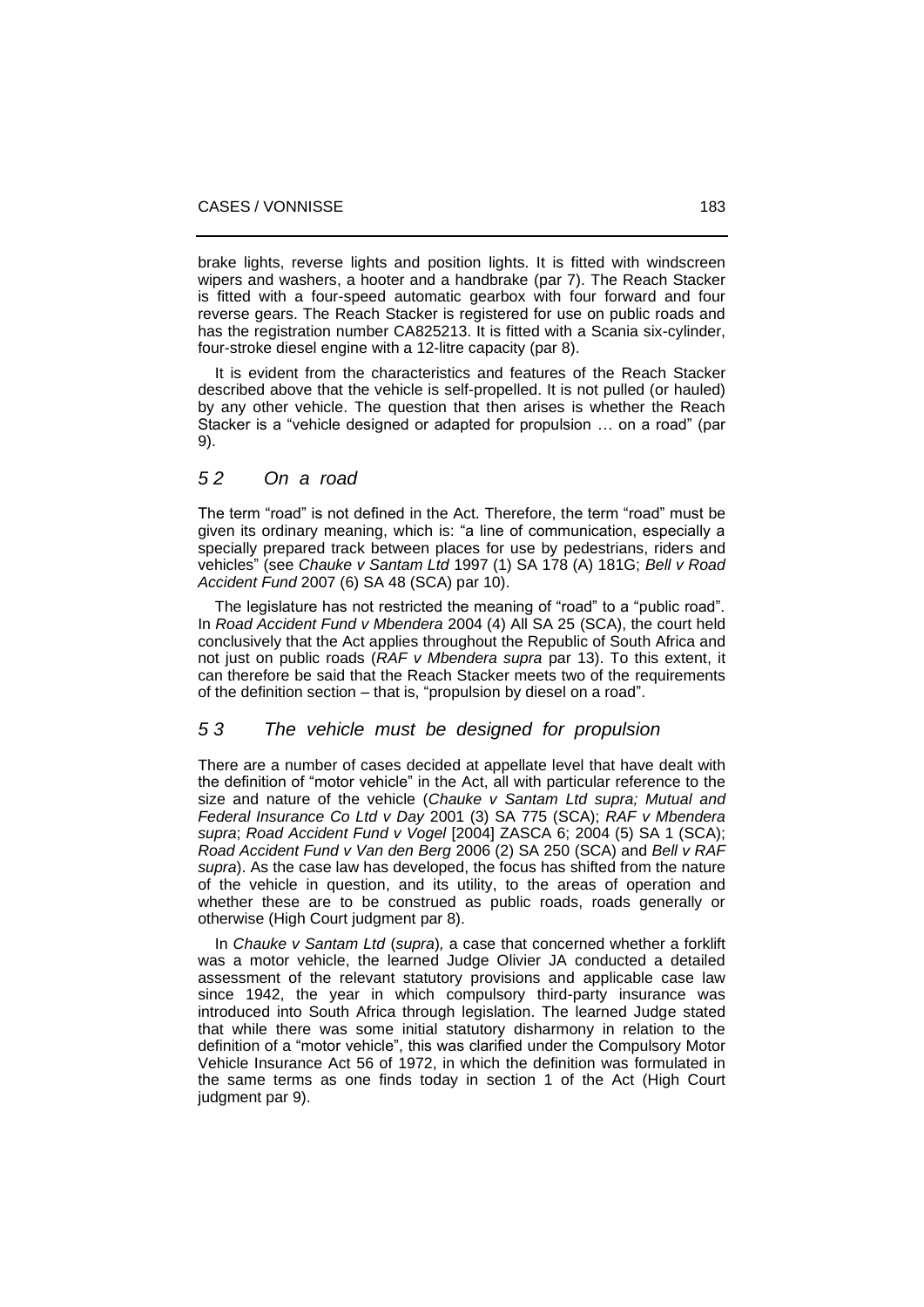Olivier JA in *Chauke v Santam Ltd* (*supra*) considered South African and foreign case law and stated: "just because a vehicle can be used on a road by no means implies that it was 'designed for propulsion on a road'". The learned Olivier JA concluded that the test to be applied to determine whether a vehicle is a motor vehicle as defined in the Act is as follows:

"The correct approach to the interpretation of the legislative phrase quoted above is to take it as a whole and to apply to it an objective, common sense meaning. The word 'designed' in the present context conveys the notion of the ordinary, everyday and general purpose for which the vehicle in question was conceived and constructed and how the reasonable person would see its ordinary, and not some fanciful, use on a road. If the ordinary, reasonable person would perceive that the driving of the vehicle in question on a road used by pedestrians and other vehicles would be extraordinarily difficult and hazardous unless special precautions or adaptation were effected, the vehicle would not be regarded as a 'motor vehicle' for the purposes of the Act. If so adapted such vehicle would fall within the ambit of the definition not by virtue of being intended for use on a road but because it had been adapted for such use." (*Chauke v Santam Ltd supra* par 183 A–D).

According to Zondi JA, whether a vehicle is designed for use on a road is an objective test (*Chauke v Santam Ltd supra).* The question, therefore, is whether a reasonable person viewing the vehicle in question would consider that such a vehicle when used on a road would not create a danger to other road users. Consequently, the design features of the vehicle in question (the Reach Stacker) – such as the lights, indicators, field of vision, hooter, maximum speed and engine output – are all considerations that apply in deciding whether or not there is compliance with the Act (SCA judgment par 12).

 The courts have been consistent in their interpretation and application of the test established by the court in *Chauke v Santam Ltd* (*supra*), which concerned a forklift that was not used on a road. It was used in and out of the warehouse and in the yard. Outside the warehouse, it was not required to move along demarcated lines or lanes. The evidence was also that when the need arose to transport the forklift from one locality to another, this was done with a trailer. It could not be registered in terms of the statutory licensing rules unless modified. The forklift drivers were not allowed to drive out of the premises. If a forklift is driven on a public road, according to the witness, "[y]ou could knock somebody over". Olivier JA confirmed the finding of the trial court in that matter – namely that the forklift in question was not a motor vehicle as defined under the applicable Act (*Chauke v Santam Ltd supra* par 183 A‒D).

 In *RAF v Vogel* (*supra*), Marais JA expressed doubt about the soundness of the suggestion in *Chauke v Santam Ltd* (*supra*) that the words "designed for" have a less subjective connotation than the words "intended for". Marais JA stated:

"Indeed, when Olivier JA ultimately formulated his own interpretation (*Chauke v Santam Ltd supra* 183B) of what the word 'designed', in the context of the Act, conveyed, he posited both a subjective and an objective test. To say that the word 'conveys the ordinary, everyday and general purpose for *which the vehicle was conceived and constructed*' [court's own emphasis] is to postulate a subjective test. To add 'and how the reasonable person would see its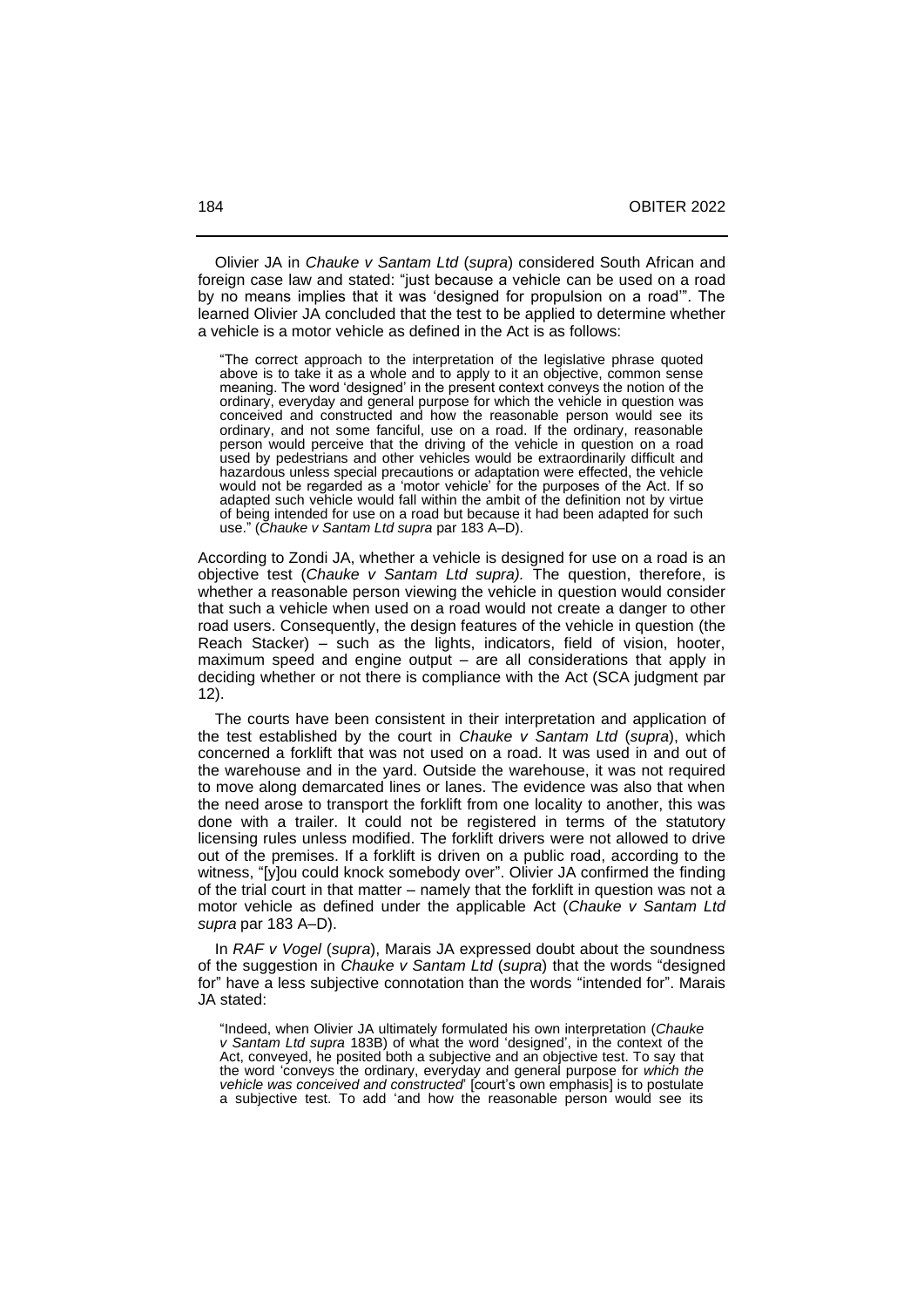ordinary, and not some fanciful, use on a road' postulates an objective test." (*RAF v Vogel supra* par 10)

Marais JA stated that it was clear from the *Chauke* court's interpretation of section 1 of the Act that the road referred to in the definition was not just any kind of road but a road that the public at large and other vehicles are entitled to use and do use, and which may be considered to be a public road. Marais JA concluded that the mere fact that an item is capable of being driven on a public road is not *per se* sufficient to bring it within the definition (*RAF v Vogel supra* par 3‒4).

 Marais JA pointed out that the appropriate test is whether general use on public roads is contemplated. The learned Judge stated:

"If, objectively regarded, the use of the item on a public road would be more than ordinarily difficult and inherently potentially hazardous to its operator and other users of the road, it cannot be said to be a motor vehicle within the meaning of the definition (*Chauke v Santam Ltd supra* 183C). (I infer that this is because it then cannot reasonably be said to have been designed for ordinary and general use on public roads." (*RAF v Vogel supra* par 6)

He went on to add:

"That an item may have been designed primarily for a purpose not covered by the definition of motor vehicle in the Act does not necessarily disqualify it from being regarded as a motor vehicle as defined. If it was also designed to enable it to be used on public roads in the usual manner in which motor vehicles are used and if it can be so used without the attendant difficulties and hazards referred to in para [6], it would qualify as a motor vehicle as defined. In short, such latter use need not be the only or even the primary use for which it was designed." (*RAF v Vogel supra* par 8; see also *Mutual and Federal Insurance Co Ltd v Day supra* par 14)

In *Bell v RAF* (*supra*), the plaintiff (a baggage controller at Cape Town International Airport) was injured when knocked over by a "flatbed transporter" operating on the airport apron – by definition, an area with restricted access to the public. The court held that a "flatbed transporter" operating on the airside area of the airport was a motor vehicle. It was used at the airport to "transport baggage cargo from its place of origin within the confines of the terminal to next to an aircraft, on the airside of the airport" (*Bell v RAF supra* par 6). The flatbed transporter was described by Theron AJA as follows:

"According to the manufacturer's brochure admitted in evidence, it is a selfpropelled vehicle designed for the transportation of baggage and cargo. It is used at airports to transport baggage and cargo from its place of origin within the confines of the terminal to next to an aircraft on the airside of the airport (the tarmac and runway area where the planes arrive and take off). The flatbed transporter operates only within the confines of the airport." (*Bell v RAF* par 6)

In *Mutual and Federal Insurance Co Ltd v Day* (*supra*), a "Komatsu forklift" was held not to be a motor vehicle as it posed a hazard to other road users and steering it in traffic was considered extraordinarily difficult and hazardous (par 14).

 In *RAF v Van den Berg* (*supra*), the court had to consider a claim under the Act for damages arising out of a collision involving a piece of heavy-duty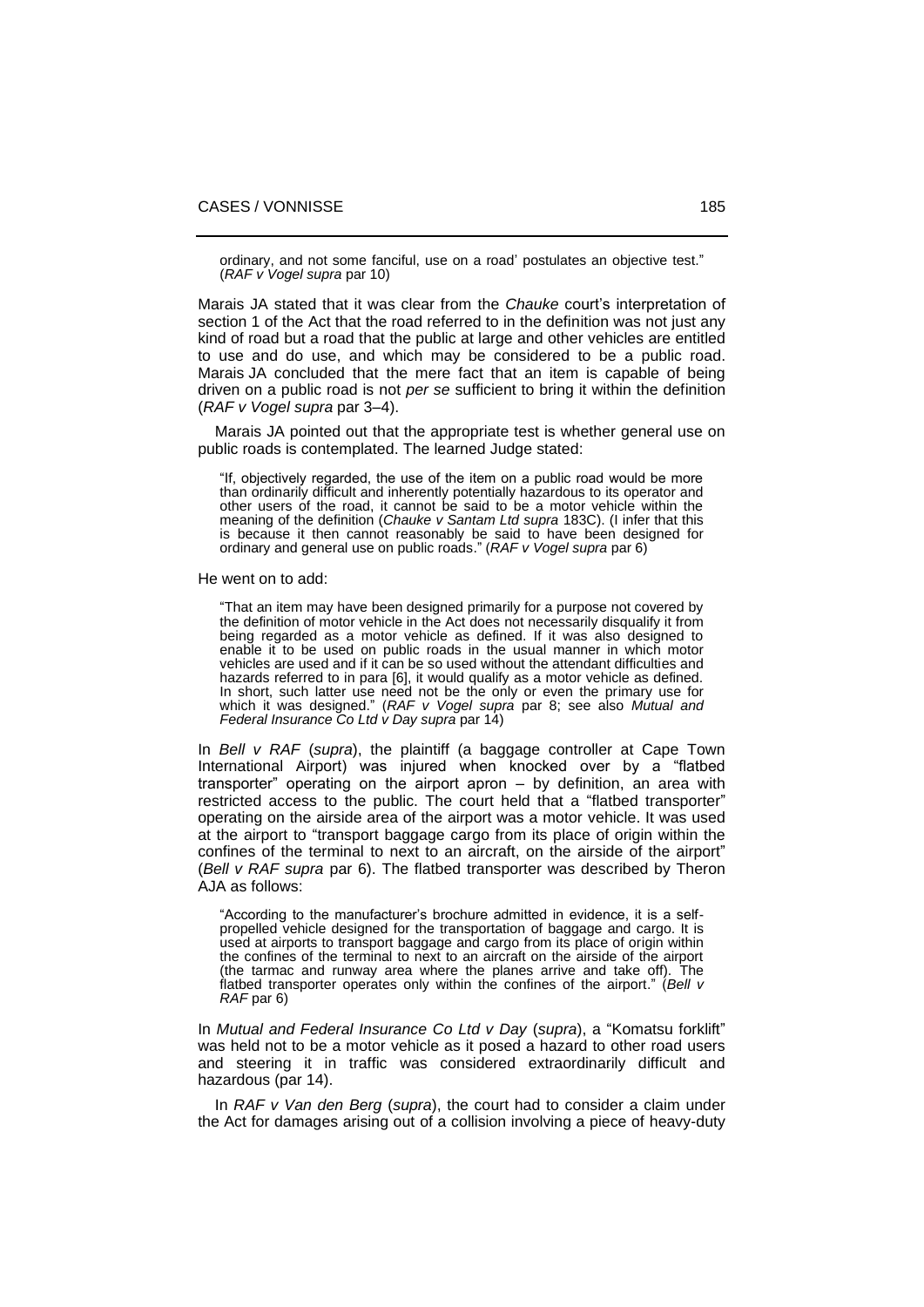road building equipment called a "pneumatic tyre roller*"* (or PTR), which, like a steam-roller, is used to compact the road surface in the construction phase of road-building. Streicher JA stated his understanding of the comments made by the court in *Chauke v Santam Ltd* (*supra*)*.* He disagreed with the interpretation by Marais JA in *RAF v Vogel* (*supra*). Streicher JA stated that Olivier JA in *Chauke v Santam Ltd* (*supra*) made it clear that he was of the view that "an objective, common sense meaning" should be applied to the phrase "designed for". According to Streicher JA, when Olivier JA immediately thereafter said that the word "designed" in the present context conveys the notion of the ordinary, everyday and general purpose for which the vehicle in question was conceived and constructed, he was, in Streicher JA's view, referring to the general purpose for which the vehicle, objectively determined, was conceived and constructed (*RAF v Van den Berg* par 7). Streicher JA went on to add that in *RAF v Van den Berg* (*supra*) it was common cause that the PTR (pneumatic tyre roller) was used to compact road surfaces. According to Streicher JA, it did not follow that it was not designed to be used for other purposes as well. If one of those other purposes for which it was designed is to travel on a road, it falls within the definition and qualifies as a motor vehicle as defined (*RAF v Van den Berg* par 8). Streicher JA concluded that in light of the fact that the PTR was in fact generally used for travelling on a public road from one construction site to another and that its design was such that it can safely be done, it was possible to conclude that it was designed for that purpose, whatever other purposes it may have been designed for (*RAF v Van den Berg* par 17).

 The full bench in the High Court in the present case applied the reasoning by the court in *RAF v Van den Berg* (*supra*). The court held that it was clear that the Reach Stacker was designed and equipped to be self-propelled around the harbour along roads and over areas such as parking and storage lots adjacent thereto, in the ordinary course of its work (High Court judgment par 29). The fact that it may need to be escorted along certain of those routes does not, in the court's view, detract from the fact that this is part and parcel of its everyday work, just as an abnormal load, low-bed trailer transporting a large piece of heavy equipment such as an electrical transformer would similarly be required to be escorted along a public road owing to the fact that it exceeds the permissible width for travel without an escort (High Court judgment par 29).

 The appellant raised two criticisms with regard to the reasoning of the full bench in the High Court. According to the appellant, the full bench in the High Court had erred in its application of the law by basing its conclusions on the judgment in *RAF v Van den Berg* (*supra*). The appellant argued that *RAF v Van den Berg* (*supra*) was distinguishable from *Chauke v Santam Ltd*  (*supra*). The appellant argued that when Streicher JA in *RAF v Van den Berg* (*supra*) applied the reasonable person test, he did so from the point of view that the PTR was designed for road use, and that the only design limitation, being the maximum speed, did not constitute a danger of such magnitude as to "conclude that the vehicle was not designed for use on a road" (SCA judgment par 21).

 The second criticism raised by the appellant against the reasoning of the full bench was that the court had incorrectly applied the test enunciated in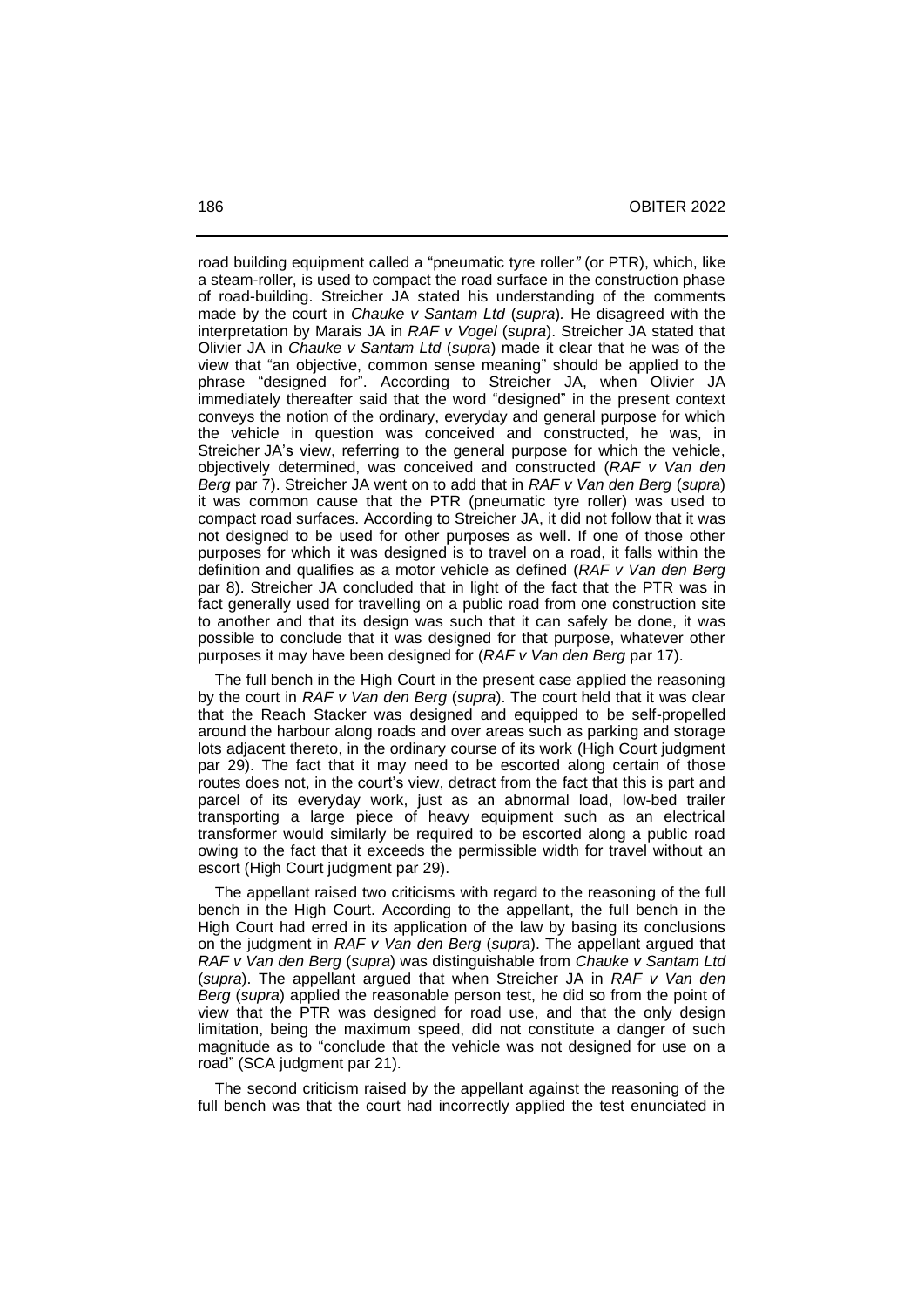*Chauke v Santam Ltd* (*supra*) in its determination of the features, purpose and intended use of the Reach Stacker (SCA judgment par 23). The appellant argued that, in relying on *RAF v Van den Berg supra*, the full bench ignored the fact that the design features and limitations of the vehicles were distinguishable in *Chauke v Santam Ltd* (*supra*) and *RAF v Van den Berg* (*supra*) respectively*.* The appellant argued further that in *RAF v Van den Berg* (*supra*) the court did not consider the second leg of the *Chauke*  test – that is, the "ordinary use" as perceived by a reasonable person – because the court, at the outset, had determined that the PTR had been designed to travel on roads, and safely so, from the time it was "conceived and constructed" (SCA judgment par 23). It was accordingly submitted by the appellant that, had the full bench properly applied the *Chauke* test to the vehicle under consideration, as was applied in *Mutual and Federal Insurance Co Ltd v Day* (*supra*) and *RAF v Vogel* (*supra*), it should have found that the "ordinary, everyday and general purpose" of the Reach Stacker and its "ordinary use" on the road, did not render it a "motor vehicle" in terms of the Act (SCA judgment par 23).

 According to Zondi JA, the criticism of the full bench's reasoning was unjustified. Zondi JA stated that the full bench of the High Court had made it clear that

"[o]bjectively viewed, the designers of the Reach Stacker would have contemplated that it would be required to be propelled along such roads in the harbour." (High Court judgment par 32)

It reached this conclusion after the court had analysed evidence regarding the Reach Stacker's area of operation as well as its design features. The intended utility of the Reach Stacker is wholly different to the vehicles in *Mutual and Federal Insurance Co Ltd v Day* (*supra*) (a Clark forklift) and in *RAF v* Vogel (*supra*) (a mobile Hobart ground power unit, whose primary function was to supply power to stationary aircraft). The vehicle under consideration is designed and suitable for travelling on a road within the port. Zondi JA stated that the SCA in *RAF v Mbendera* (*supra*) made it clear that the purposes of forklifts, cranes, lawnmowers and mobile power units are very different (SCA judgment par 24).

 Zondi JA held that he was of the view that the Reach Stacker was a motor vehicle as defined in section 1 of the Act. This was so despite the vehicle's imposing and gigantic size in terms of mass, width and speed limitation. According to the learned Judge, objectively viewed, it could not be said that driving it on a road used by pedestrians and other vehicle would be extraordinarily difficult and hazardous. The Reach Stacker is fitted with all the controls and features that are fitted on a motor vehicle so as to enable it to be safely used on a road outside the container yard and port terminal. The Reach Stacker was used on Transnet premises and had also been adapted for use on public roads and, because of this, the Reach Stacker was duly registered for use on public roads in terms of the National Road Traffic Act (SCA judgment par 27).